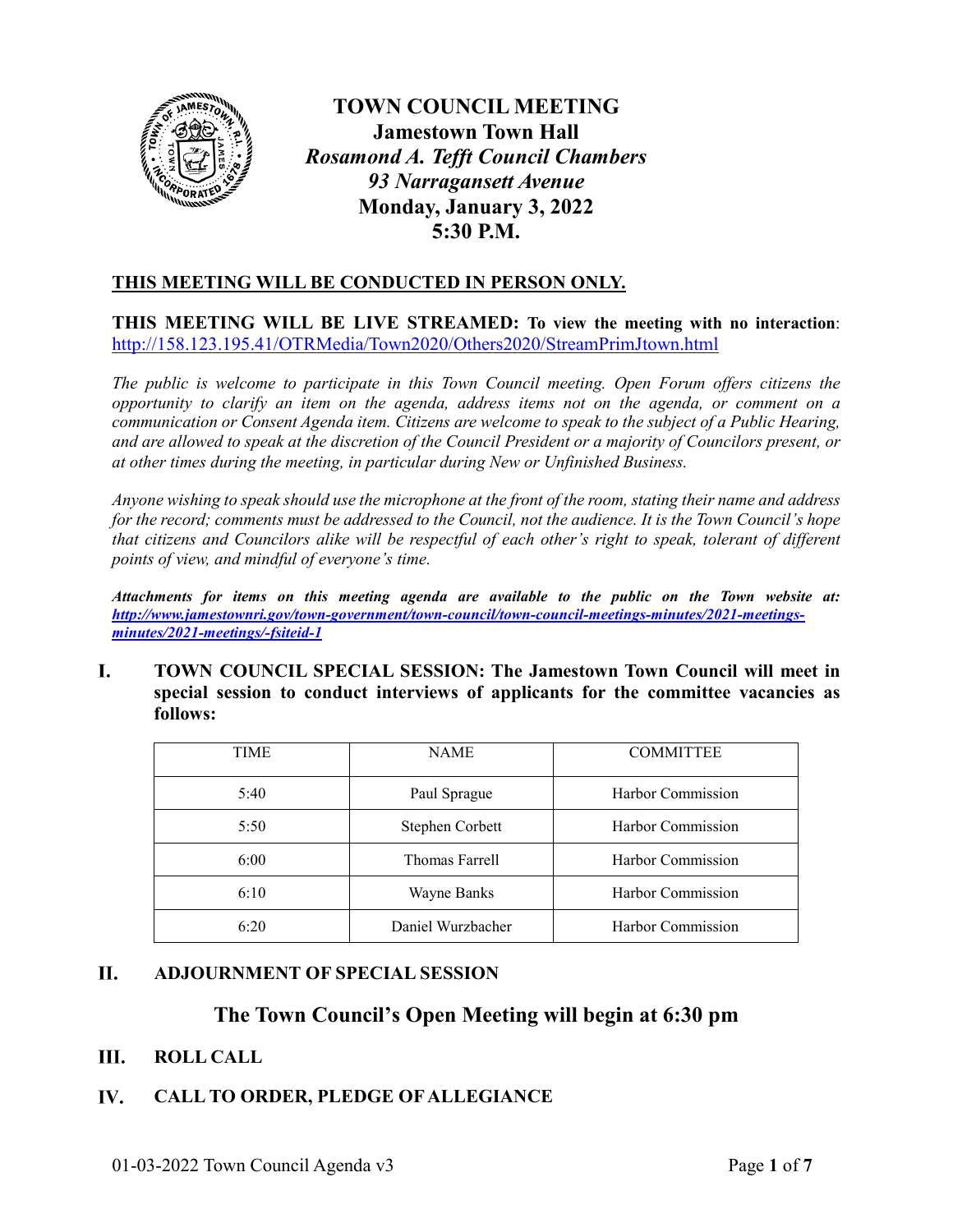#### $V_{\cdot}$ **OPEN FORUM**

*Comments are not limited to items on this agenda. However, items not on this agenda will only be heard and not acted upon by the Town Council. Note: Section 42-46-6 of the Open Meetings Act, and Department of the Attorney General Advisory Opinions relevant to this item on any public body meeting agenda specifically prohibits the Town Council from discussing, considering or acting on any topic, statement or question presented. The Town Council may, if warranted, refer such matters to an appropriate committee, to another body or official, or post the matter for consideration at a properly-noticed, future meeting.*

- $\bf{A}$ Scheduled request to address
- $B)$ Non-scheduled request to address

### VI. **ACKNOWLEDGEMENTS, ANNOUNCEMENTS, PRESENTATIONS, RESOLUTIONS AND PROCLAMATIONS**

A) No items for review at this time

#### VII. **PUBLIC HEARINGS, LICENSES AND PERMITS**

*The Town Council will review each license application and vote on it individually. All approvals for licenses and permits are subject to the resolution of debts, taxes and appropriate signatures as well as, when applicable, proof of insurance. Please Note in Accordance with Section 42-46-6 (b) the Council May Review, Discuss and/or Take Action and/or Vote on the following items:*

No items for review at this time A)

# **COUNCIL, ADMINISTRATOR, SOLICITOR, COMMISSION/COMMITTEE COMMENTS & REPORTS**

- $\bf{A}$ ) Town Administrator's Report: Jamie A. Hainsworth
	- American Rescue Plan Act (ARPA) Funding (agenda presentation) 1)
	- $2)$ Annual Financial Report – Fiscal Year Ended June 30, 2021
	- Citizens Request Form for Maintenance and Services Rolling out on the  $3)$ Town Website
	- $4)$ Request to Renew Agreement with Sunset Oyster Farms for installation of upwellers at the Fort Getty pier (agenda item)
	- Jamestown Golf Clubhouse 2<sup>nd</sup> Floor Historic Photographs (agenda item) 5)
	- Covid-19 update  $6)$

#### IX. **UNFINISHED BUSINESS**

- Review, Discussion and/or Action and/or Vote: Town's Consent on American  $\bf{A}$ Rescue Plan Act (ARPA**)** Funding
	- Presentation by Town Staff; Review of ARPA funding, use guidelines and  $1)$ draft of proposed projects for utilization of ARPA funds
- $B)$ Review, Discussion and/or Action and/or Vote: Jamestown Golf Clubhouse 2nd Floor Historic Photographs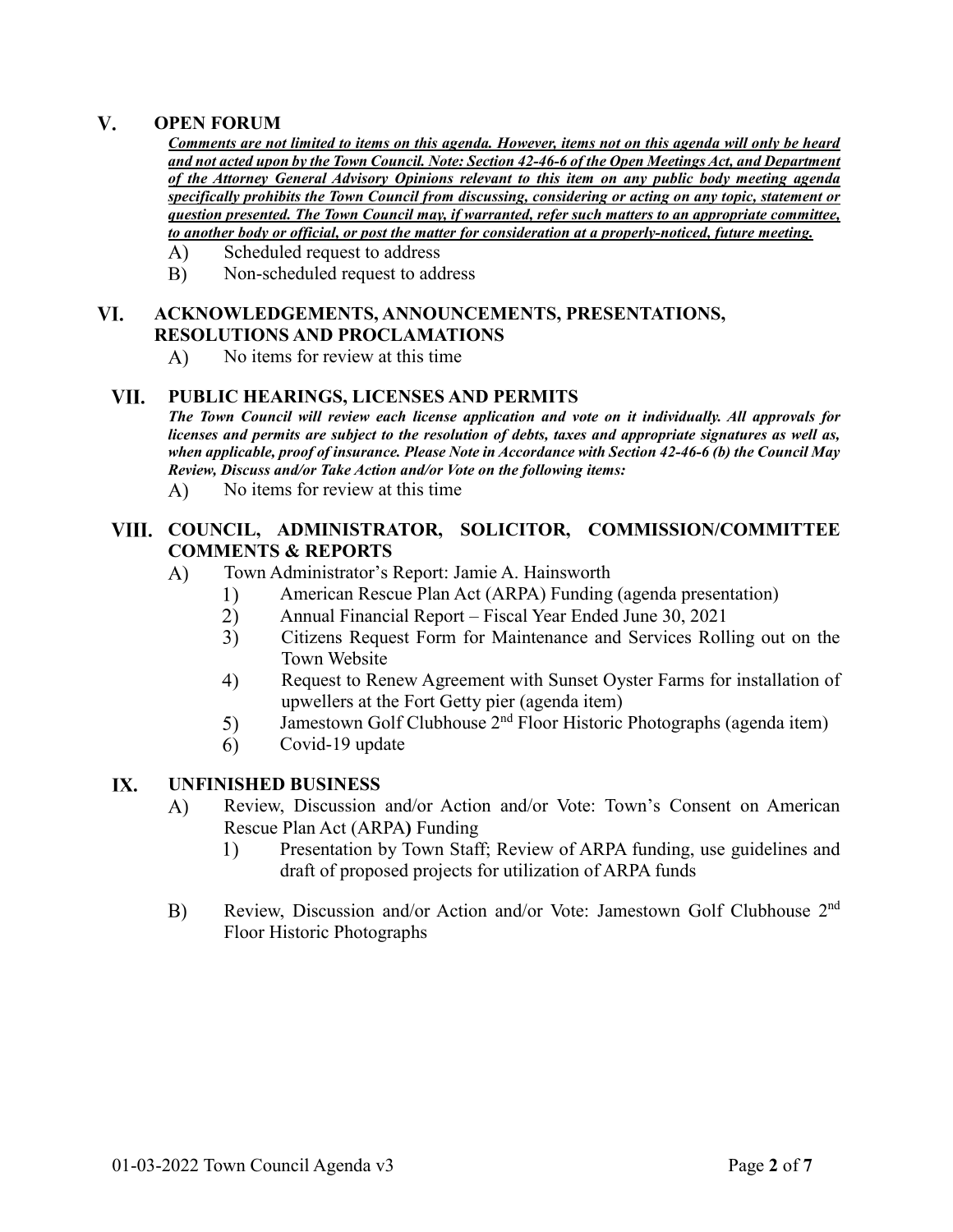### $\mathbf{X}$ . **NEW BUSINESS**

- A) Review, Discussion and/or Action and/or Vote: Request by resident to close a portion of Steamboat Street and create a dead-end.
	- $1)$ Conservation Commission report
	- $2)$ Ken Schadegg, 96 Steamboat Street
		- a) Email correspondence from Mr. Schadegg
	- $3)$ David O'Neill, 186 Beach Avenue and Fred Uttley, 57 Spirketing Street a) Letter from Mr. O'Neill and Mr. Uttley
		-
- $B)$ Review, Discuss and/or take Action and/or Vote on Request by Tony and Joe Pinheiro for Sunset Oyster Farms to renew agreement to place floating upwellers at the Fort Getty Pier
	- Letter dated February 20, 2021 from Chief Mello, Executive Director, 1) Jamestown Harbor Commission to Sunset Oyster Farms c/o Tony and Joe Pinheiro
- $\mathcal{C}$ Review, Discuss and/or take Action and/or Vote on use of Jamestown EMS Building on Knowles Court at the request of Councilor M. White
	- $1)$ Status update on use of Jamestown EMS Building
	- $(2)$ Laura Carlson, Founding Director, Tails To Teach

### XI. **ORDINANCES, APPOINTMENTS, VACANCIES AND EXPIRING TERMS**

- Request to the Town Council for authorization to begin the appointment process for A) One (1) Board of Canvassers Member, for the One (1) Six-year term expiring March 2028, pursuant to RIGL § 17-8-1 and RIGL § 17-8-2; review discussion and/or potential action and/or vote
	- Memorandum of request of Board of Canvassers Clerk Karen Montoya to  $\left( \frac{1}{2} \right)$ contact the Jamestown Democratic Town Committee and the Jamestown Republican Town Committee to solicit a list of qualified individuals for Town Council consideration to fill the Board of Canvassers Full Member vacancy.
	- $(2)$ RIGL § 17-8-1 and RIGL § 17-8-2
- $B)$ Board/Commission/Committee Term Expiration Report and Committee Volunteer Advertisement for reference
- Appointments, Vacancies and Expiring Terms; Review, Discussion, and/or Action  $\mathcal{C}$ and/or Vote:
	- $1)$ Jamestown Conservation Commission (Two vacancies with three-year term ending dates of December 31, 2024); duly advertised
		- a) Letter of interest for reappointment
			- i) Leo N. Orsi, Jr.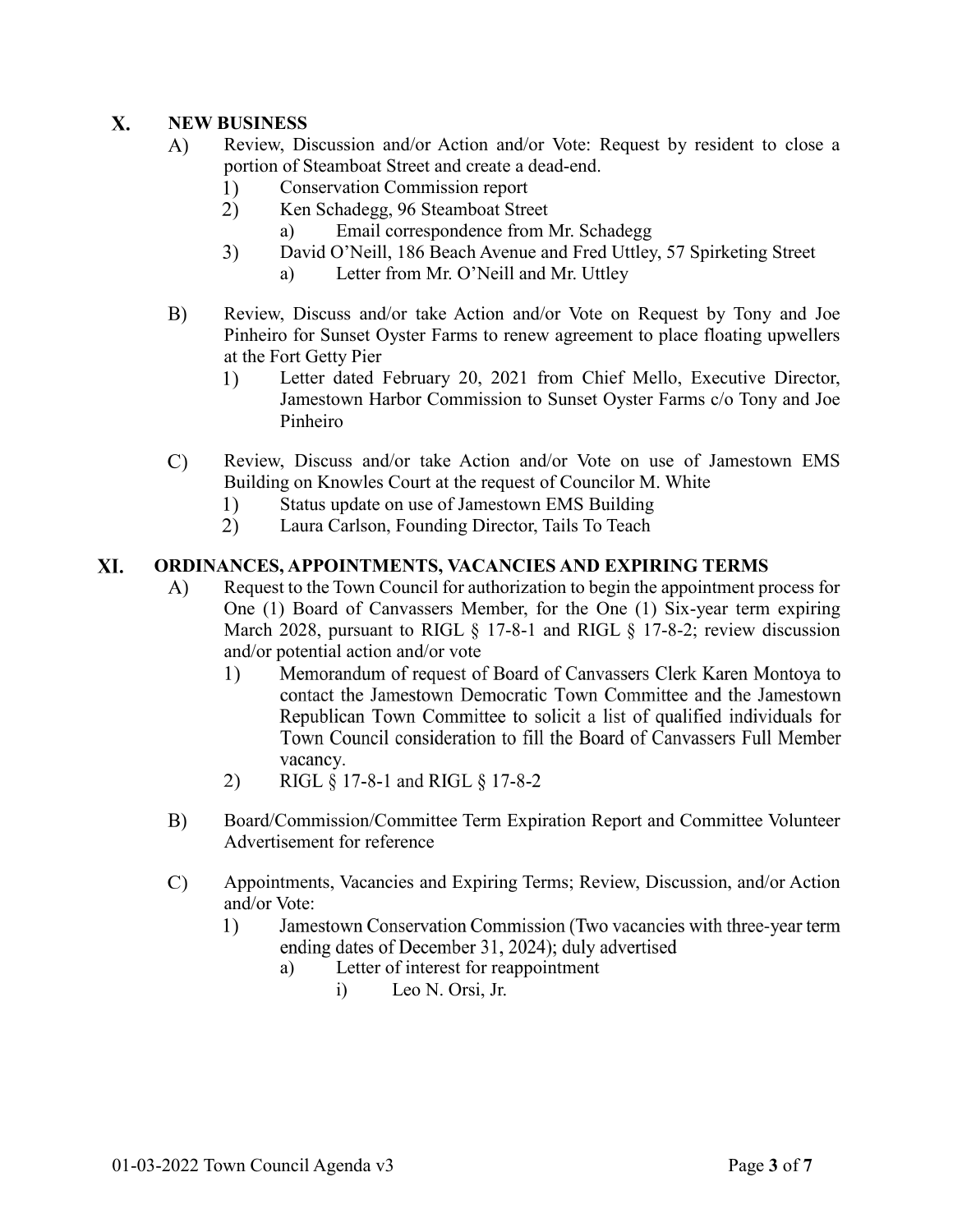- 2) Jamestown Fire Department Compensation Committee (One [1] Citizen-at-Large Representatives with an unexpired term ending date of May 31, 2022)
	- a) No applicants
- $3)$ Jamestown Harbor Management Commission (Three vacancies with threeyear term ending dates of December 31, 2024); duly advertised
	- a) Letters of interest for reappointment
		- i) Eric Lexow**\*\***
		- ii) Wayne Banks
		- iii) Daniel Wurzbacher
	- b) Letters of interest for appointment
		- i) Thomas Farrell
		- ii) Paul D. Sprague
		- iii) Stephen J. Corbett
- $4)$ Jamestown Housing Authority – (Two vacancies with One five-year term ending December 31, 2026 [Full Member] and One unexpired five-year term ending date of December 31, 2023 [Resident Commissioner]); duly advertised
	- a) Copy of email correspondence from Executive Director Sullivan in response to Town Administrator's request for the Resident Commissioner nomination process
	- b) Letter of interest for reappointment (Full Member) i) Valerie Molloy
	- c) Letter of interest for **appointment**
		- i) Susan Romano **\*\***
		- ii) Robert Plain **\*\***
	- d) Letter of interest for appointment (**Resident Commissioner**)
		- i) Doreen Dell self- nominated **\*\***
			- (a) Endorsement from JHA Board Chair Molloy and Vice Chair Szepatowski
			- (b) Endorsement from JoAnn Koehler
			- (c) Endorsement from Diona McGrath
			- (d) Endorsement from Joan Shaffer
		- ii) Bernie Courtney self-nominated
- $5)$ Jamestown Philomenian Library Board of Trustees (One vacancy with a three-year term ending date of December 31, 2024); duly advertised
	- a) Letter of interest for appointment
		- i) Joseph Cannon **\*\***
		- **ii)** Mackenzie Richards**\*\***
	- b) Response to request for interview
		- i) Carol Welch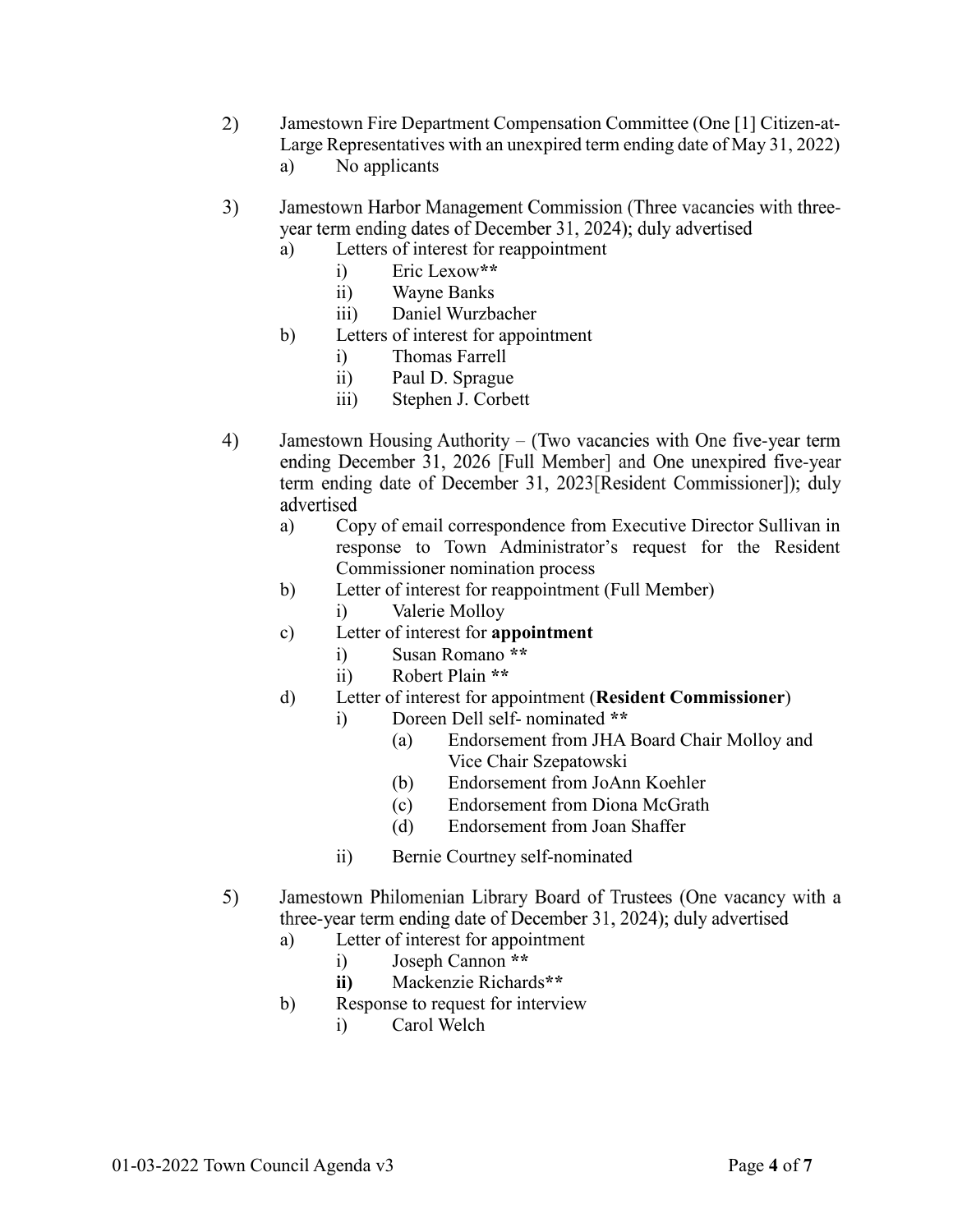- Jamestown Planning Commission (Three vacancies with a four-year term 6) ending date of December 31, 2025); duly advertised
	- a) Letter of resignation
		- i) Michael Smith (Town Charter Rule 1002[3] term limit reached)
	- b) Letter of interest for reappointment
		- i) Bernd E. Pfeiffer
		- ii) Michael Cochran
- 7) Jamestown Tree Warden, pursuant to RIGL§2-14-2: each city and town must appoint a licensed arborist to serve as a tree warden each year during their January Council meeting. Review, discussion, and/or potential action and/or vote:
	- a) Letter of interest for reappointment
		- i) Steve Saracino
- 8) Jamestown Zoning Board of Review - Member (Two vacancies with a fiveyear term ending date of December 31, 2026; duly advertised
	- a) Letter of interest for reappointment
		- i) Dean J. Wagner seeks reappointment as a full member
		- ii) Terence Livingston seeks reappointment as a full member
	- b) Letter of interest for appointment:
		- i) John Shekarchi seeks appointment as a full member
		- ii) Richard Toselli seeks appointment as a full member**\*\***

**\*\*previously interviewed**

#### XII. **CONSENT AGENDA**

*An item on the Consent Agenda need not be removed for simple clarification or correction of typographical errors. Approval of the Consent Agenda shall be equivalent to approval of each item as if it had been acted upon separately for review, discussion and/or potential action and/or vote. A Consent Agenda item or items may be removed by the Town Council for review, discussion and/or potential action and or vote.*

- Adoption of Town Council Minutes A)
	- December 20, 2021(Special Meeting)  $1)$
	- $2)$ December 20, 2021(Regular Meeting)

#### $B)$ Minutes of Boards/Commissions/Committees

Jamestown Conservation Commission, November 9, 2021  $\left( \frac{1}{2} \right)$ 

### **COMMUNICATIONS, PETITIONS, AND PROCLAMATIONS AND RESOLUTIONS FROM OTHER RHODE ISLAND CITIES AND TOWNS**

*The Council may acknowledge any of the listed Communications and Proclamations and Resolutions. Should any member wish to have a conversation on any of the matters, the item will be placed on a future agenda for review, discussion and/or potential action and/or vote.* 

- Communications Received:  $\bf{A}$ 
	- $1)$ Copy of Email to: Town Administrator Jamie Hainsworth From: Ken Schadegg Dated: December 22, 2021 Re: Proposed Dead End on Steamboat Street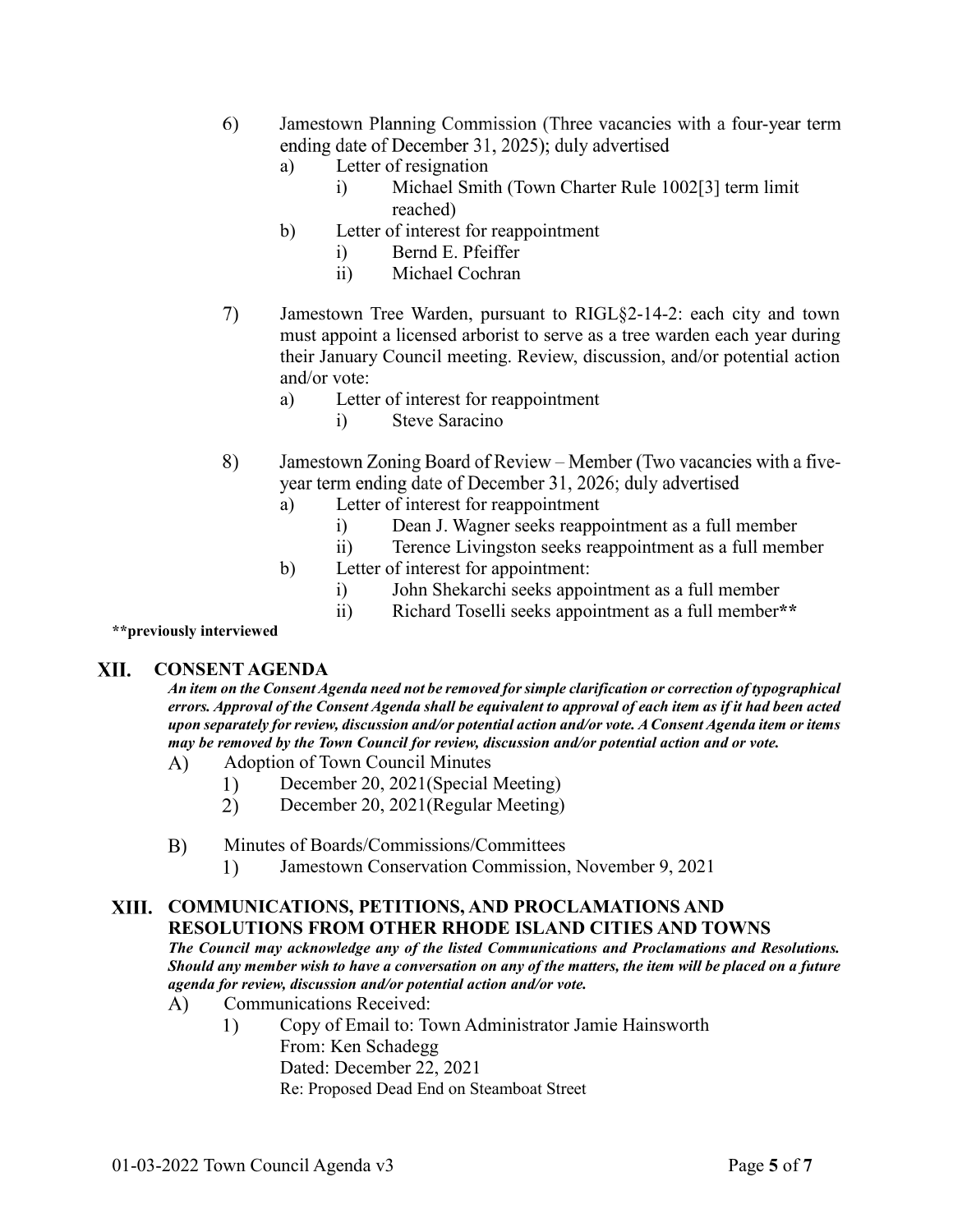| 2)  | Copy of Letter to: Town Council<br>From: Frederick K. Uttley and David B. O'Neill<br>Dated: December 1, 2021<br>Re: Proposed Dead End on Steamboat Street                                                                           |
|-----|-------------------------------------------------------------------------------------------------------------------------------------------------------------------------------------------------------------------------------------|
| 3)  | Open Forum Request to be placed on future agenda<br>From: Laura Carlson<br>Dated: December 20, 2021<br>Re: Rescue Barn Proposal                                                                                                     |
| 4)  | Copy of Email to: Town Clerk Roberta Fagan<br>From: Wendy Shapiro<br>Dated: December 19, 2021<br>Re: Request to reinstate an Animal Control Officer                                                                                 |
| 5)  | Copy of Email to: Town Clerk Roberta Fagan<br>From: Wendy Shapiro<br>Dated: December 21, 2021<br>Re: Addendum to Request to reinstate an Animal Control Officer                                                                     |
| 6)  | Copy of Email to: Town Clerk Roberta Fagan<br>From: Wendy Shapiro<br>Dated: December 22, 2021<br>Re: Condos Green Lane                                                                                                              |
| 7)  | Copy of Email to: Town Council<br>From: Alma Davenport<br>Dated: December 26, 2021<br>Re: Zoning variances for the Narragansett/Green Lane Condominiums                                                                             |
| 8)  | Copy of Email to: Town Clerk's Assistant Denise Gamon<br>From: Carol Welch<br>Dated: December 23, 2021<br>Re: Unavailable to serve or interview for Boards/Commissions                                                              |
| 9)  | Copy of Certified Mail to: Town Council President Beye<br>From: Revolution Wind<br>Dated: December 23, 2021<br>Invitation to Consult on Avoidance, Minimization and Mitigation<br>Measures for the Proposed Revolution Wind Project |
| 10) | Letter to the Discover Newport Board of Directors with a copy of the<br>Comprehensive Annual Financial Report for Newport and Bristol County<br>Convention and Visitors' Bureau and Subsidiary (the Bureau) for the year            |

ended June 30, 2021